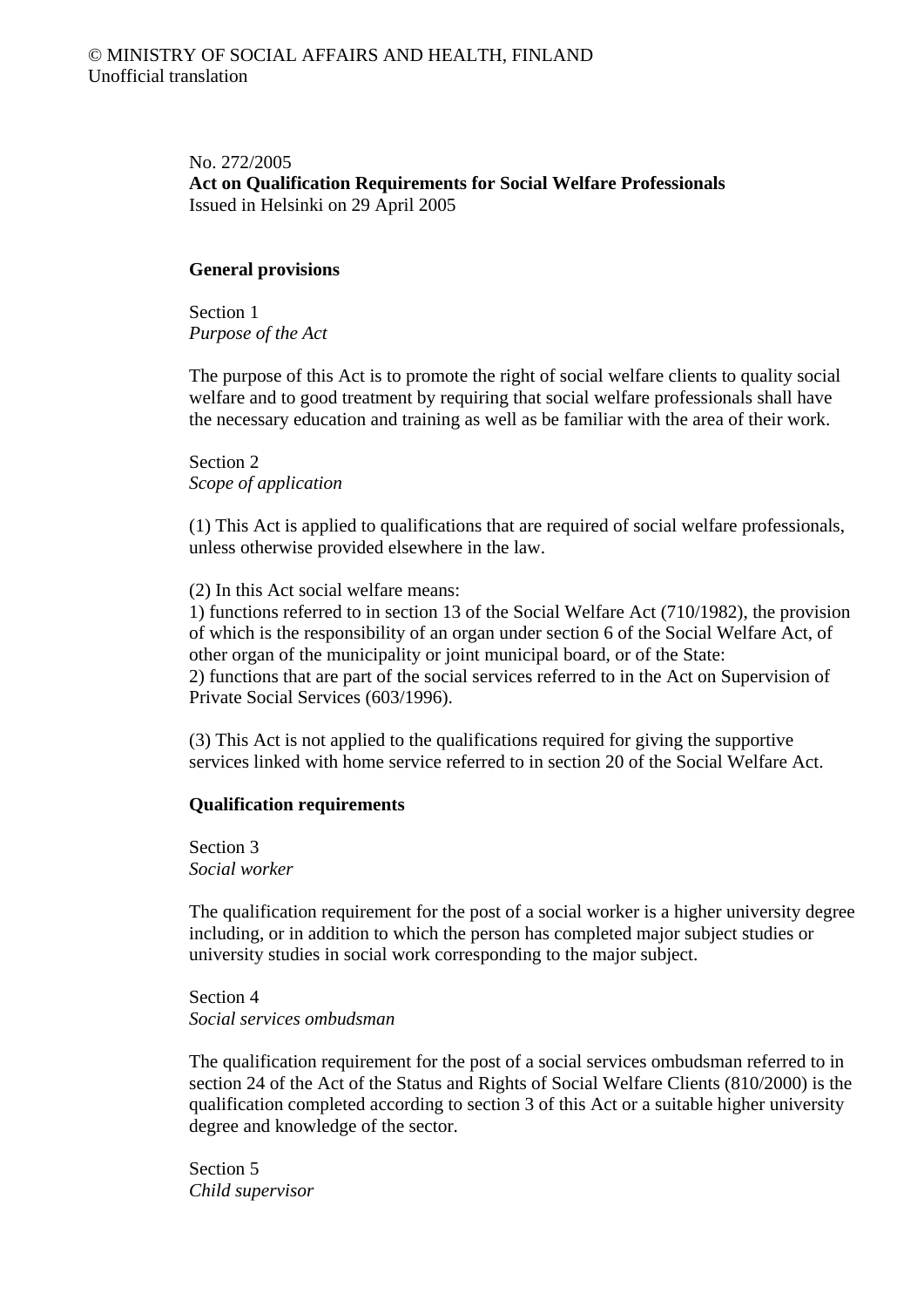(1) The qualification requirement for the post of a child supervisor referred to in the Paternity Act (700/1975) is the qualification laid down in section 3 or a higher university degree suitable for the job.

(2) The qualification referred to in paragraph 1 also applies to a person whose duties include responsibility for preparing the agreements referred to in section 8 of the Child Custody and Right of Access Act (361/1983) or in section 8 of the Child Maintenance Act (704/1975).

Section 6 *Social instructor* 

The qualification requirement for the post of a social instructor is a suitable polytechnic degree in social services and health care in a line of study of social work.

Section 7 *Kindergarten teacher* 

The qualification requirement for the post of a kindergarten teacher is at least Bachelor of Education including kindergarten teacher education, or Bachelor of Health Care and Social Services (polytechnic) including studies in early childhood education and care and social pedagogy to the extent as laid down by Government decree.

Section 8 *Practical nurse* 

The qualification requirement for the post of a practical nurse for social care is a suitable initial vocational qualification in social services and health care or other comparable qualification.

Section 9 *Special social worker* 

(1) The qualification requirement for the post of a special social worker is the basic education required for the post and suitable specialisation studies or postgraduate degree in addition to it.

(2) Further provisions on the specialisation studies or postgraduate degree required for the post of a special social worker can be issued by Government decree.

Section 10 *Management posts in social services* 

(1) The qualification requirement for a management post that is principally of an administrative nature in social services or social services and health care of a municipality or joint municipal board is the qualification according to section 3, or a higher university degree suitable for the post and knowledge of the sector and, in addition, adequate management skills.

(2) The qualification requirement for a post encompassing professional management functions in social services is the qualification laid down in section 3 plus adequate management skills.